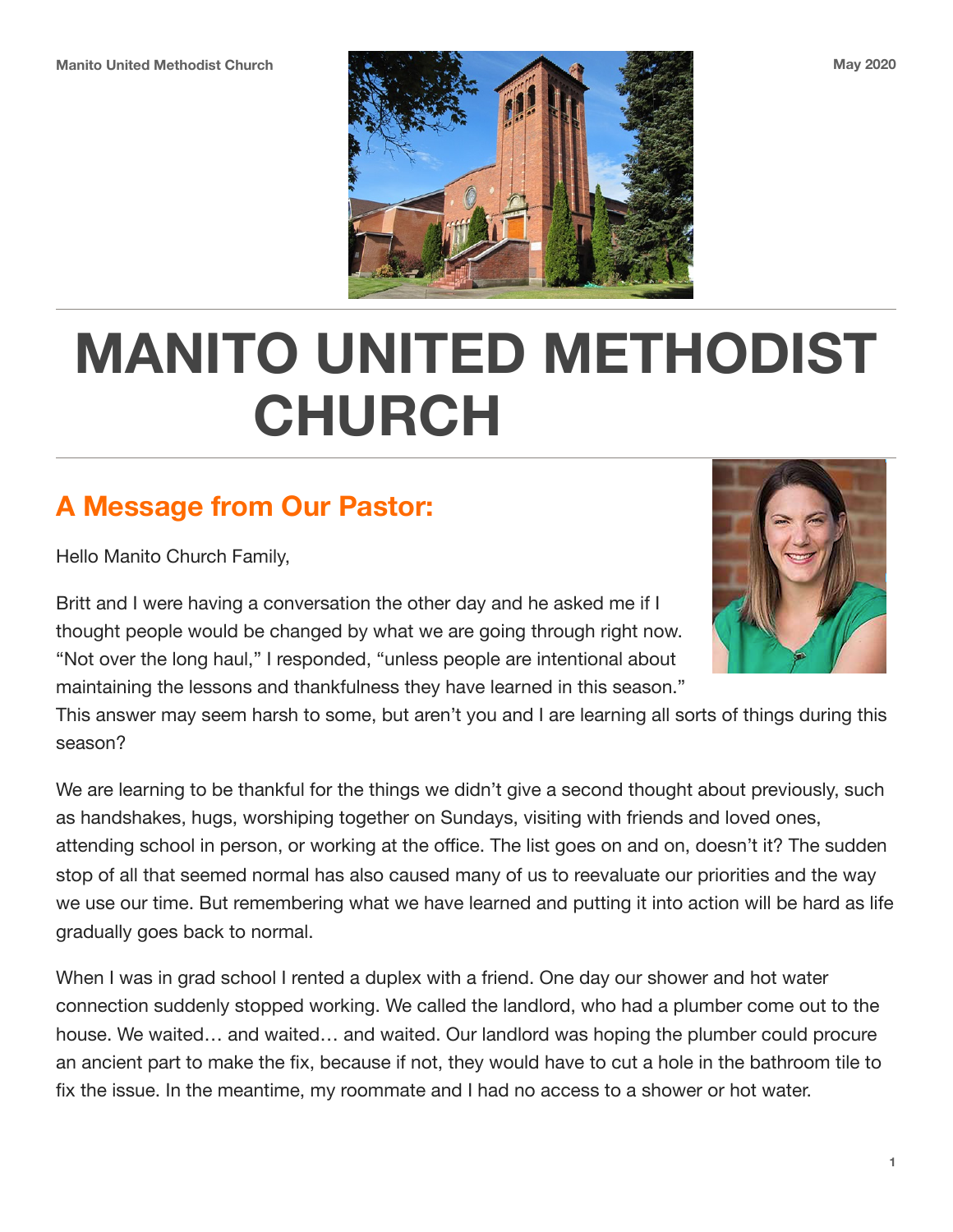When the shower was FINALLY up and running again, I was one grateful tenant. And EVERY time I got in the shower, I was thankful: thankful that the shower actually worked and thankful that it was hot.

I thought I would remember that thankfulness forever, but as the weeks and months passed by my thankfulness faded into the distance. I began to take my hot showers for granted once more.

We are in a season where everything we have taken for granted has suddenly been taken away or put on pause. When life starts to return to normal, and those things that have been taken away or paused return, I am sure we will greet them with thankfulness. But over time, as the weeks and months pass by, we may forget our thankfulness and the lessons that we learned during this season of hardship.

So how can we make sure we don't forget the lessons we have learned? How can we make sure we don't forget to be thankful for the things we take for granted? How can we make sure we are applying the lessons we've learned to our priorities and schedules as things return to normal? My suggestion would be to find a way to help practice remembrance of the lessons learned during this season. There are several ways we can do that:

- Keep a journal of all the things you miss and are thankful for.
- Jot down the lessons you are learning during quarantine and the ways you hope to change your priority and schedule as things return normal.
- Write a letter to yourself and mark a date in your calendar several months from now on which you will open and read the letter.

 • Create a jar full of slips of paper that have all the things you are thankful for and the lessons you hope to remember. After the quarantine is over, take out a slip of paper from the jar once a week to remind yourself of the lessons you've learned.

Manito family, we CAN be changed for the better by the hardships we are facing right now, but only if we find ways to practice remembrance of what we have learned after this is all over. I hope you will join me in finding ways to ensure that we do not forget the lessons we are learning right now.

#### **Peace,**

#### *Pastor TiffanyDeTienne*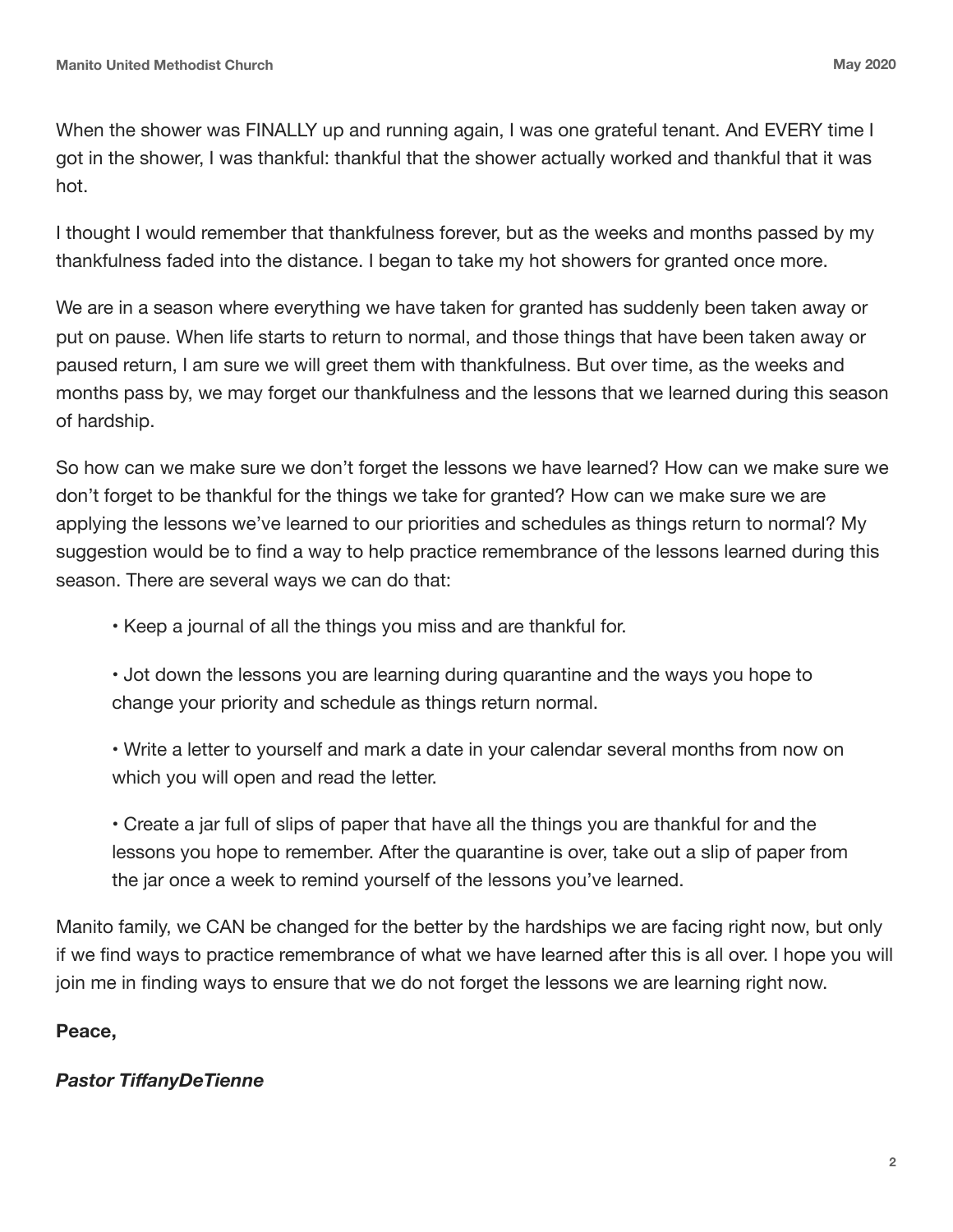#### **FINANCE COMMITTEE REPORT**

2020 Annual Operating Budget: \$246,685

| April 2020       |          | Year To Date thru April 30, 2020 |
|------------------|----------|----------------------------------|
| Income           | \$16,748 | \$93,643                         |
| <b>Expenses</b>  | \$16,603 | \$71,074                         |
| Surplus(Deficit) | \$145    | \$22,569                         |

Financially, Manito continues to be healthy. Pledged giving is very strong at 142% of budget. This is partially because some families who needed to take a minimum required distribution from their IRAs had their financial institution send some or all of their annual pledge, from their IRA required distribution, directly to Manito. This is advantageous to the giver in that the contact Finance Committee members, Chris Bafus or Greg Plummer. Operating cash on hand on March 31st was \$49,268.22, partly due to faithful pledged giving; and also from transfer of funds from savings into the operating account and carry-over from the 13th month giving at the end of 2019.

Please continue to support Manito through your tithes and gifts. Checks can be mailed to the office. You may also choose to give through PayPal – there is a link on our website. Also, giving can be done directly from your financial institution to Manito. Greg Plummer will be glad to provide information on how to do that.

The Finance Committee typically meets in the Memorial Lounge at 7:00 p.m. on the first Tuesday of each month. However, meetings are currently being held on-line through zoom. Contact Greg Plummer, 509-838-8787, for information on how to attend. All members and friends of Manito are invited to participate. *Greg Plummer* 

*Chair, Finance Committee* 

#### \* \* \* \* \* \* \* \* \* \* \* \* \* \* \* \* \* \* \* \* \* \* \* \* \* \* \* \* \* \* \* \* \* \* \* \* \* \* \* \* \* \* \* \* \* \* \* \* \* \* \* \* \* \* \* \* \* \* \* \* \* \* \* \* \* \* May Birthdays!!

**Pat Nash ~ May 6 Wes Ackerman ~ May 7 Susan Kieswetter ~ May 9 Emma Kuney ~ May 12 Ron Mensch ~ May 18 Jeremy Graham ~ May 27 Jordyn Wirth ~ May 27 Mitchell Kuney ~ May 28 Ed Haugan ~ May 31**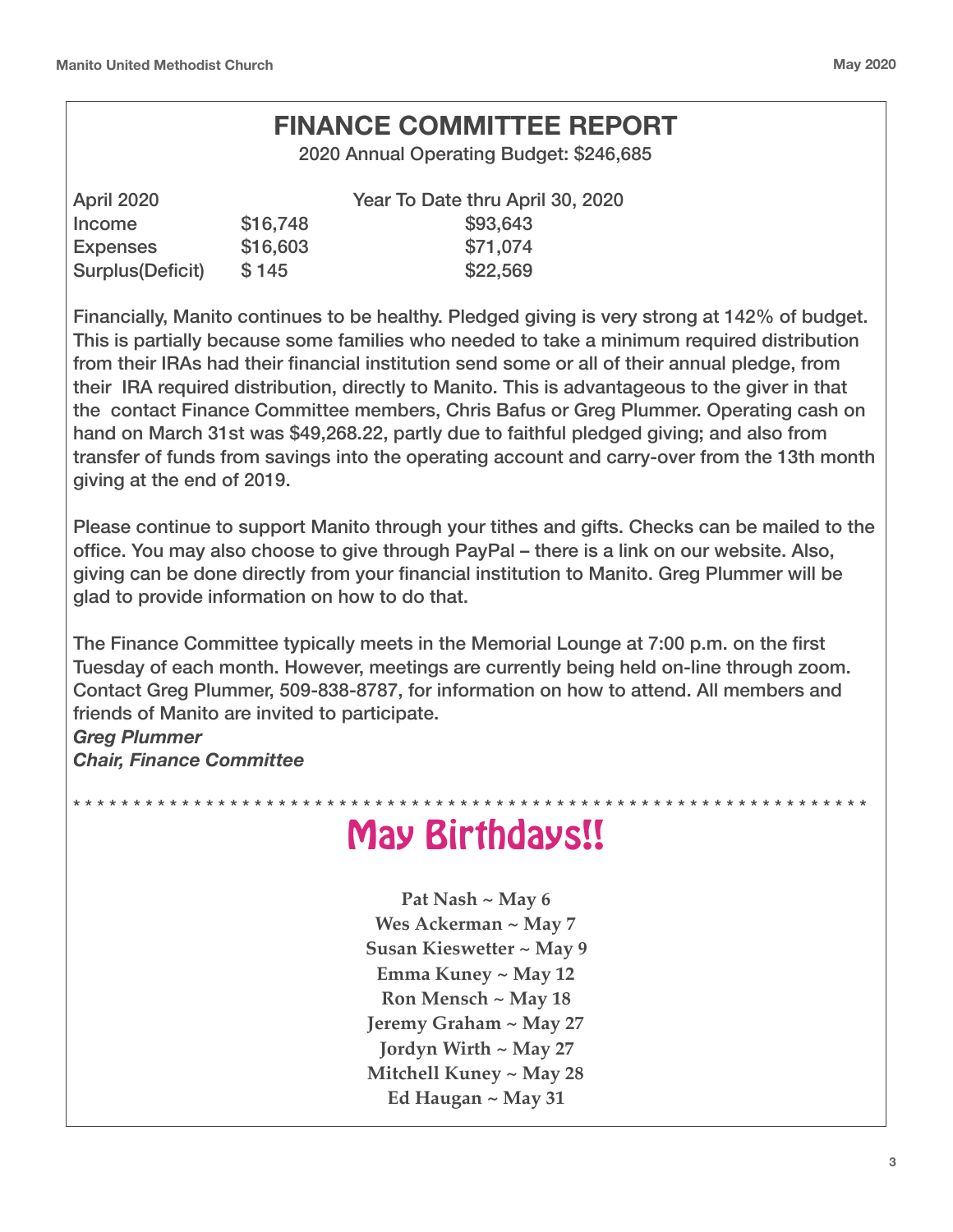## **Updated Directive from the Bishop**

We have received an updated directive from Bishop Stanovsky to suspend all in-person worship through May 30, 2020. Manito UMC will continue providing an online worship service each Sunday.

The link to each week's service will be sent out via email and posted on the church's Facebook page. Members are invited to "tune in" on Sunday mornings at 10:30am as we continue to worship and celebrate together from the comfort and safety of our own homes.

Previous sermons can be found on the Manito UMC YouTube channel.



**A message from Twinlow:** Twinlow had closed down before the stay at home order to help slow the spread of this virus. The hope was to re-open later this month, however all of our spring and early summer groups have canceled or moved to the fall. This had taken a toll on our budget.

Twinlow needs your help right now. With no groups to host, we have no income besides the support of community and donors like you. Our goal is to keep the bare necessities paid, keep our team together, and make sure camp is ready when we are allowed to meet again. Our goal is to raise \$25,000 to help cover the losses we have experienced this spring.

To donate you can send checks made out to, TWINLOW, to our office: 22787 N Twinlow Rd, Rathdrum, ID 83858 or online by visiting our website: [twinlow.org/donate.](http://twinlow.org/donate)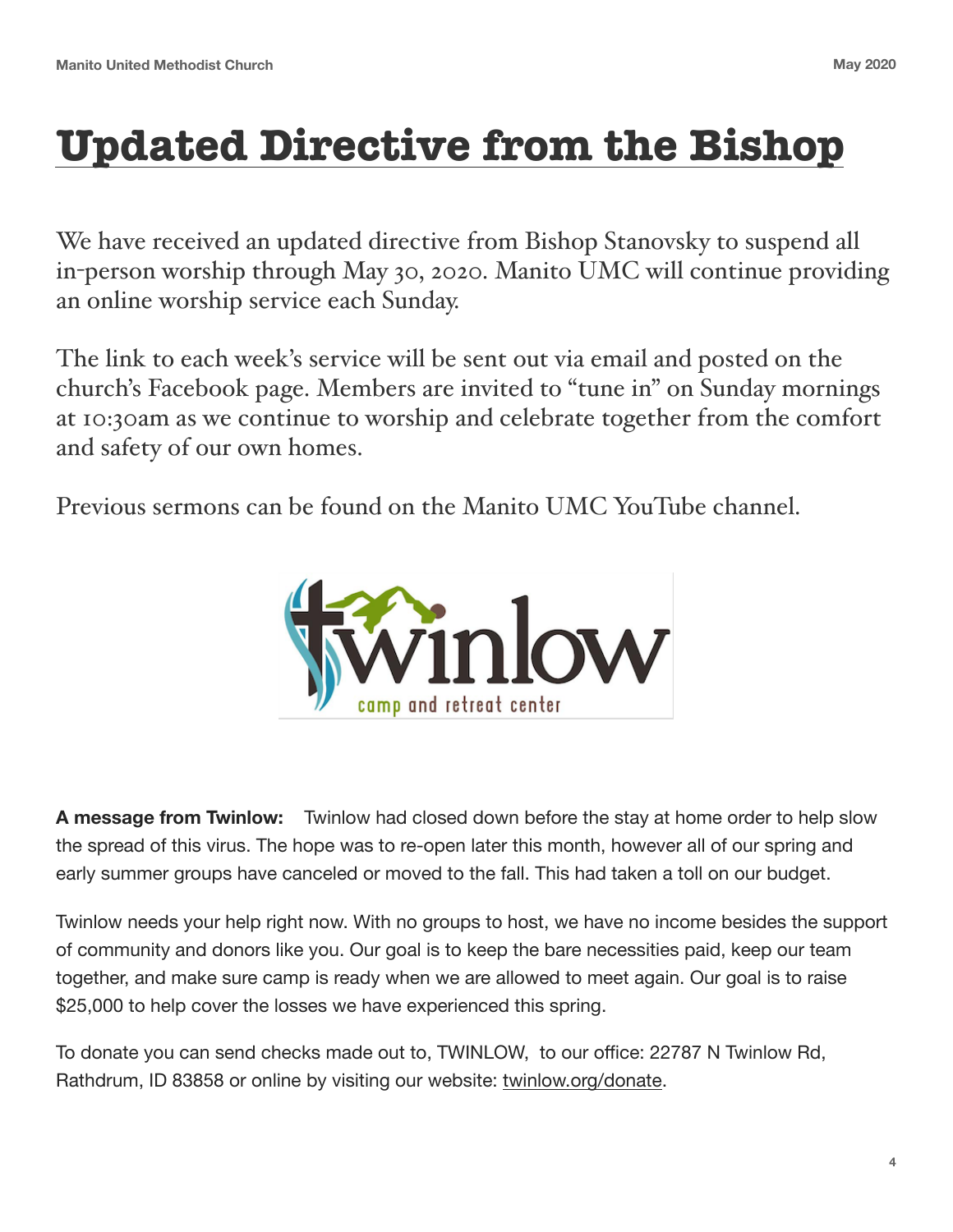### **Looking for ways to serve others???**

Consider donating to one of our Ministry partners!

Manito UMC will have a team of individuals ready to receive and transport your donations to Shalom Ministries and Family Promise each Wednesday from 1:30pm-2:00pm.

Just bring your items to the Church parking on 33rd (across the street from our building).

## *Shalom Update:*

What crazy times we are in and, throughout this mysterious virus, our team is staying vigilant (as you can see by the picture) by practicing the CDC recommended guidelines including social distancing.



Shalom's operations is considered "essential" because of governor Inslee's stay at home order that has excluded workers who provide or determine eligibility for food, shelter, in-home supportive services, and other necessities of life for economically disadvantaged or otherwise needy individuals including individuals experiencing homelessness.

Our operations reverted in early March from inside dining to a Grab-and-Go system where meals are prepared and served at the Howard Street entrance door. Six of of our Core-team members have